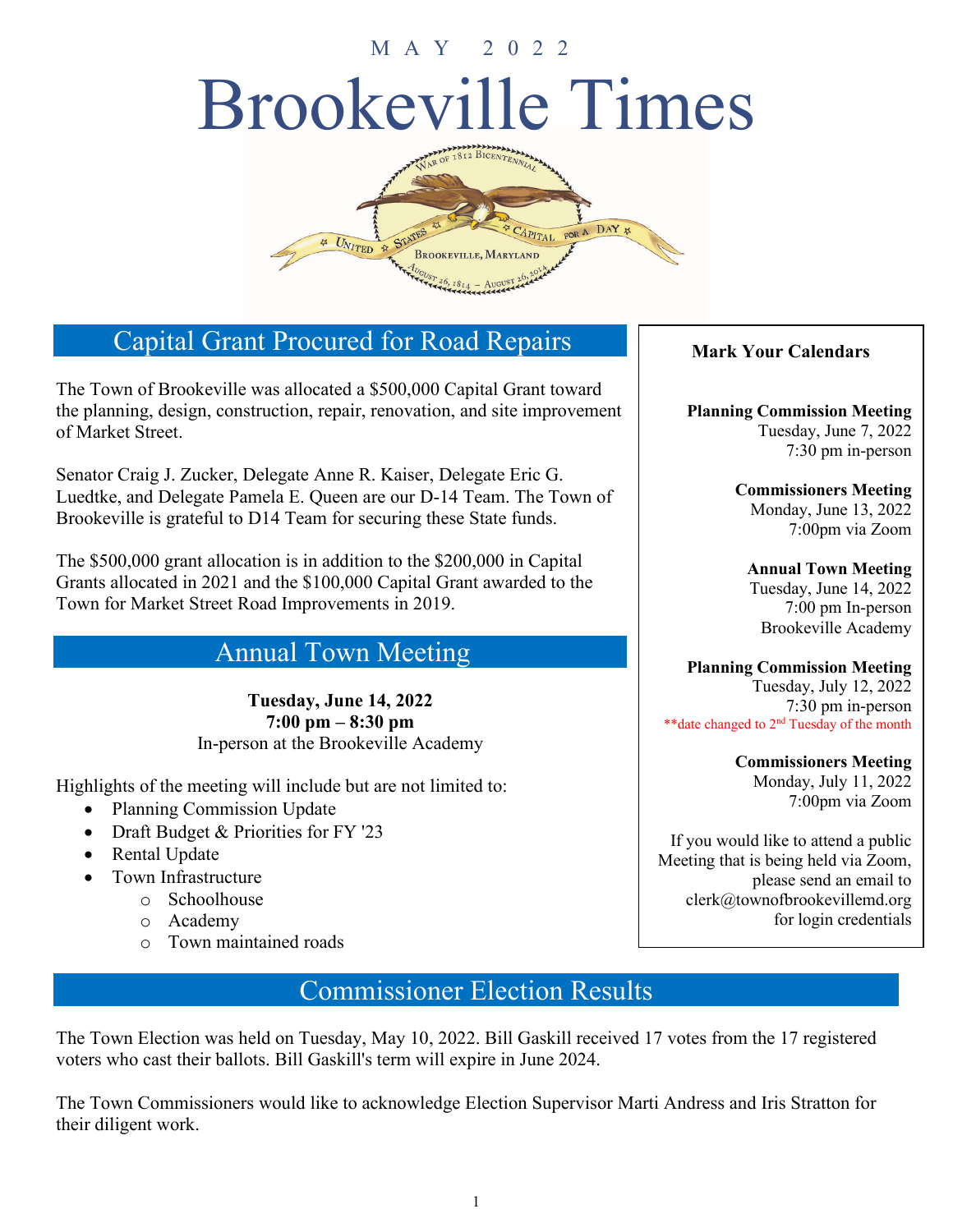## Free N95 Masks and Rapid At-home COVID-19 Test Kits

The Town can provide N95 Masks and Rapid At-home COVID-19 Test Kit, free of charge, to Town Residents. If you need a test kit or mask, please send an email to  $cleck@townofbrookevillemd.org$ 

## Heritage Days 2022

#### **June 25-26, 2022 from 12noon – 4:00pm**

The Town of Brookeville will participate in the 23d annual Heritage Days weekend – a countywide festival offering programs, activities, and tours appealing to visitors of all ages and interests.

Town Resident Sandy Heiler has put together an exciting program on behalf of the Town: Visit Brookeville's newly refurbished one-room schoolhouse. Meet the Town's earliest Quaker residents and learn how their religious convictions shaped their views – against slavery and for women's rights, and opposed to war. Learn how the Town became a haven for those fleeing the War of 1812.

For more information and to learn what sites will be open that weekend, please visit: <https://www.heritagemontgomery.org/things-to-do/heritage-days/>

## Brookeville's Annual Town Picnic

Sunday, September 18, 2022 3:00pm – 7:00pm Brookeville Academy

Come to enjoy food and the company of your neighbors.

### Summer Meeting Changes

The August Commissioners Meeting will be held on Monday, August 15, 2022, via Zoom, in place of the 2<sup>nd</sup> Monday in August.

The Planning Commission will resume in-person meetings starting on June 7, 2022. The July BPC meeting will be held Tuesday, July 12, 2022, in place of the  $1<sup>st</sup>$  Tuesday of the month.

## Post ByPass Era Plans

#### **A. Update to the Transportation portion of the Comprehensive Plan**

• Final editing of the document is in progress.

#### **B. Market Street Reconstruction Project (Brighton Dam Rd to MD97 intersection)**

The project will include roadway removal, grading, and resurfacing. The project's goal is to improve traffic safety for motorists, bicyclists, and pedestrians.

#### **Preliminary Timeline:**

- TBD: Civil engineer engaged for construction plans
- TBD: Request for Proposal sent out
- TBD: Construction begins

#### **C. Gravel Road Improvement Project**

**Timeline**: Work completed by late-May